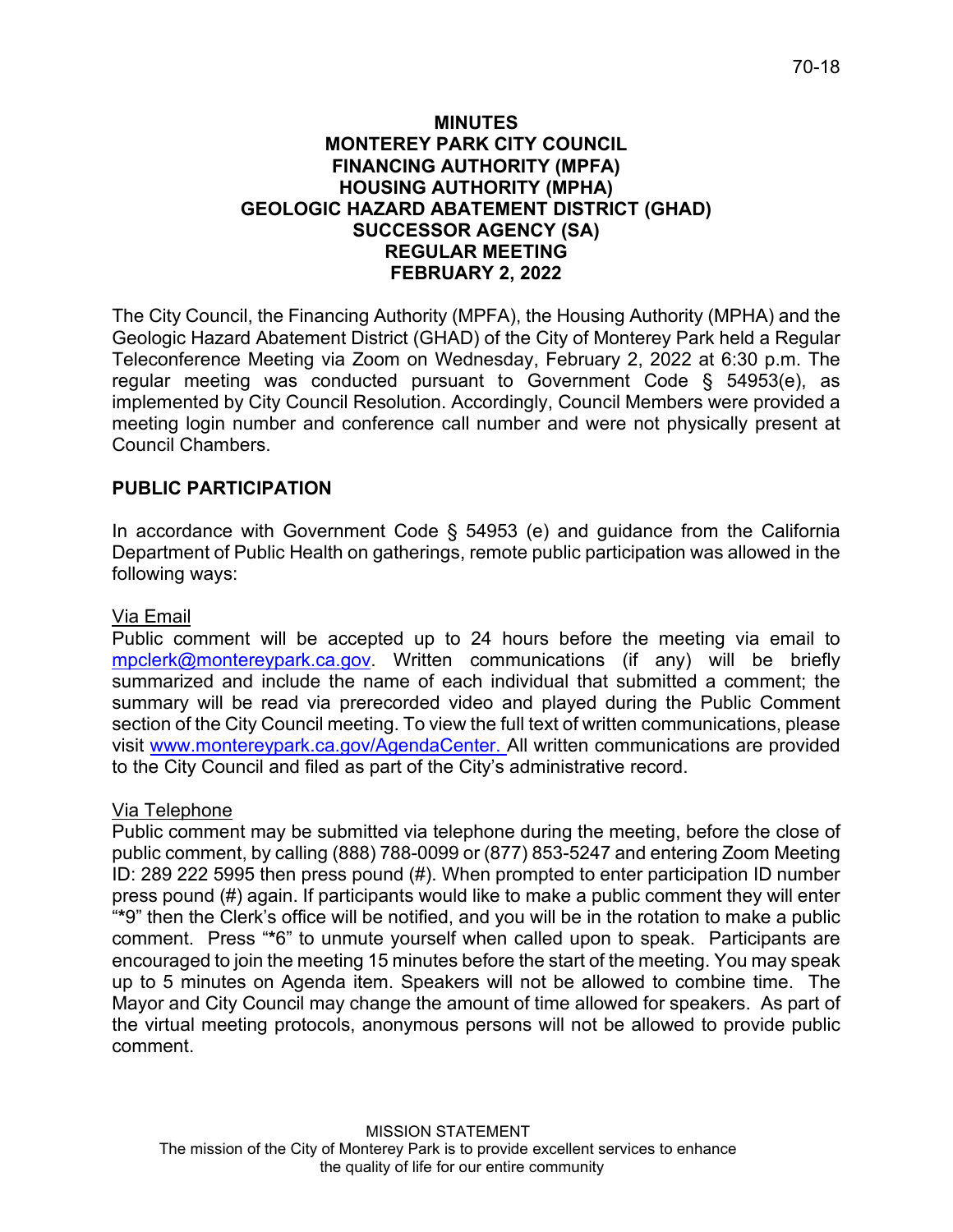Important Disclaimer – When a participant calls in to join the meeting, their name and/or phone number will be visible to all participants. Note that all public meetings will be recorded.

# **CALL TO ORDER:**

Mayor Lo called the meeting to order at 6:30 p.m.

# **FLAG SALUTE:**

Mayor Lo led the Flag Salute.

# **ROLL CALL:**

City Clerk Vincent Chang called the roll:

Council Members Present: Peter Chan, Hans Liang, Henry Lo, Fred Sornoso, Yvonne Yiu Council Members Absent: None

**ALSO PRESENT:** City Treasurer Joseph Leon, City Manager Ron Bow, City Attorney Karl Berger, Fire Chief Matt Hallock, Police Chief Kelly Gordon, City Librarian Diana Garcia, Director of Public Works Frank Lopez, Director of Human Resources & Risk Management Christine Tomikawa, Director of Recreation & Community Services Robert Aguirre, Director of Management Services Martha Garcia, Interim Director of Community & Economic Development Steve Sizemore, Economic Development Manager Joseph Torres, Public Works Manager Chris Reyes, Acting City Planner Jon Turner, Principal Management Analyst Xochitl Tipan, Acting Recreation Supervisor Guillermo Chavez Assistant Deputy City Clerk Helena Cho, Community Communications Coordinator Randy Ishino, Senior Clerk Typist Viridiana Martinez

#### **AGENDA ADDITIONS, DELETIONS, CHANGES AND ADOPTIONS** None.

# **PUBLIC COMMUNICATIONS**

**Public Speaker Disclaimer:** Meetings are held virtually, and the information listed for the speakers may or may not reflect the correct spelling of their respective name.

- Abner Ramos, Monterey Park resident, shared his views on Agenda Item No. 6A.
- Ricardo Enrike, Greater Monterey Park Chamber of Commerce representative, informed the community of the upcoming Lunar New Year/Valentine's Day event hosted by the Greater Monterey Park Chamber of Commerce on Saturday, February 12, 2022, at the Barnes Amphitheater. He also shared his concerns regarding relationships between local businesses and the City.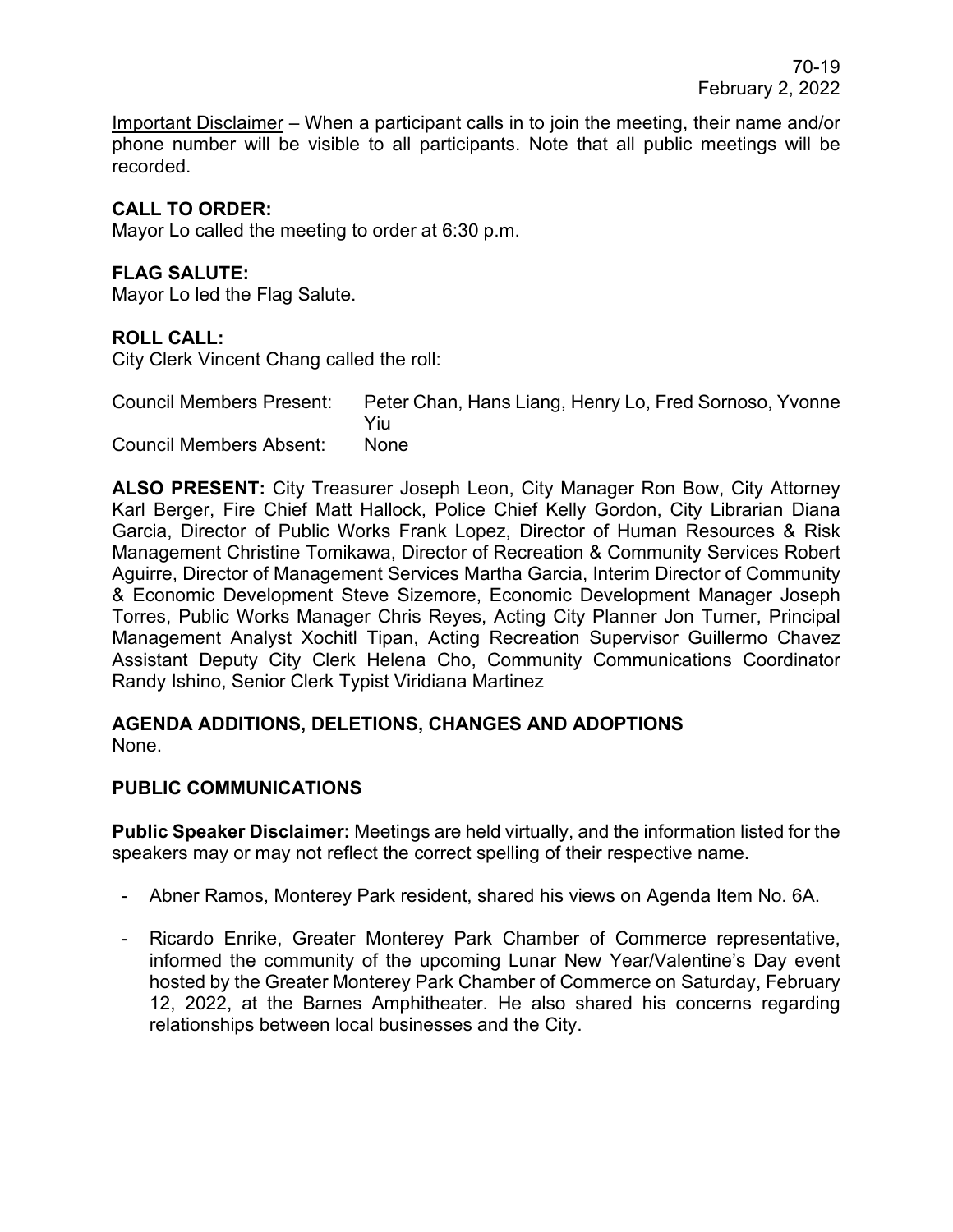# **STAFF COMMUNICATIONS**

- Acting Recreation Supervisor Chavez gave an update on City events and activities. He encouraged the community to participate in the "Show the Love" Valentine's Day activity by purchasing a love gram that will be delivered to the recipient. He also informed the community of the Movie in the Park event on March  $11<sup>th</sup>$  at Barnes Park that will feature Disney's Shang-Chi film.
- City Librarian Garcia gave a Powerpoint presentation on library updates. She informed the community of pop-up library services, wi-fi hotspots and Chromebook checkout, contactless passport appointments, literacy and citizenship classes via Zoom, as well as outdoor programs in Barnes Park.

# **1. PRESENTATION**

Matters listed under presentation are for informational content and discussion only.

### **1A. GOODVIEWS ABATEMENT PROJECT UPDATE**

Acting City Planner Turner gave a PowerPoint presentation on the hillside stabilization infrastructure project on 1688 West Garvey Avenue of the Goodviews Abatement Project.

#### **1B. INVESTMENT PRESENTATION BY CHANDLER ASSET MANAGEMENT**

City Manager Bow introduced Michael Busch, Chief Executive Officer of Urban Features Inc. and Mia Corral Brown, Senior Relationship Manager of Chandler Asset Management and Christopher McCarry, Senior Portfolio Strategist of Chandler Asset Management.

Senior Relationship Manager Mia Corral Brown and Senior Portfolio Strategist Christopher McCarry, of Chandler Asset Management gave a PowerPoint presentation and were available for questions.

# **2. OLD BUSINESS** – None

# **3. CONSENT CALENDAR ITEMS NOS. 3A-3D**

Matters listed under consent calendar are considered to be routine, ongoing business and are enacted by one motion unless specified.

**Action Taken:** The City Council approved and adopted Item Nos. 3B, 3C, and 3D, on Consent Calendar, excluding Item No. 3A which was pulled for discussion and separate motion, reading resolutions and ordinances by the title only and waiving further reading thereof.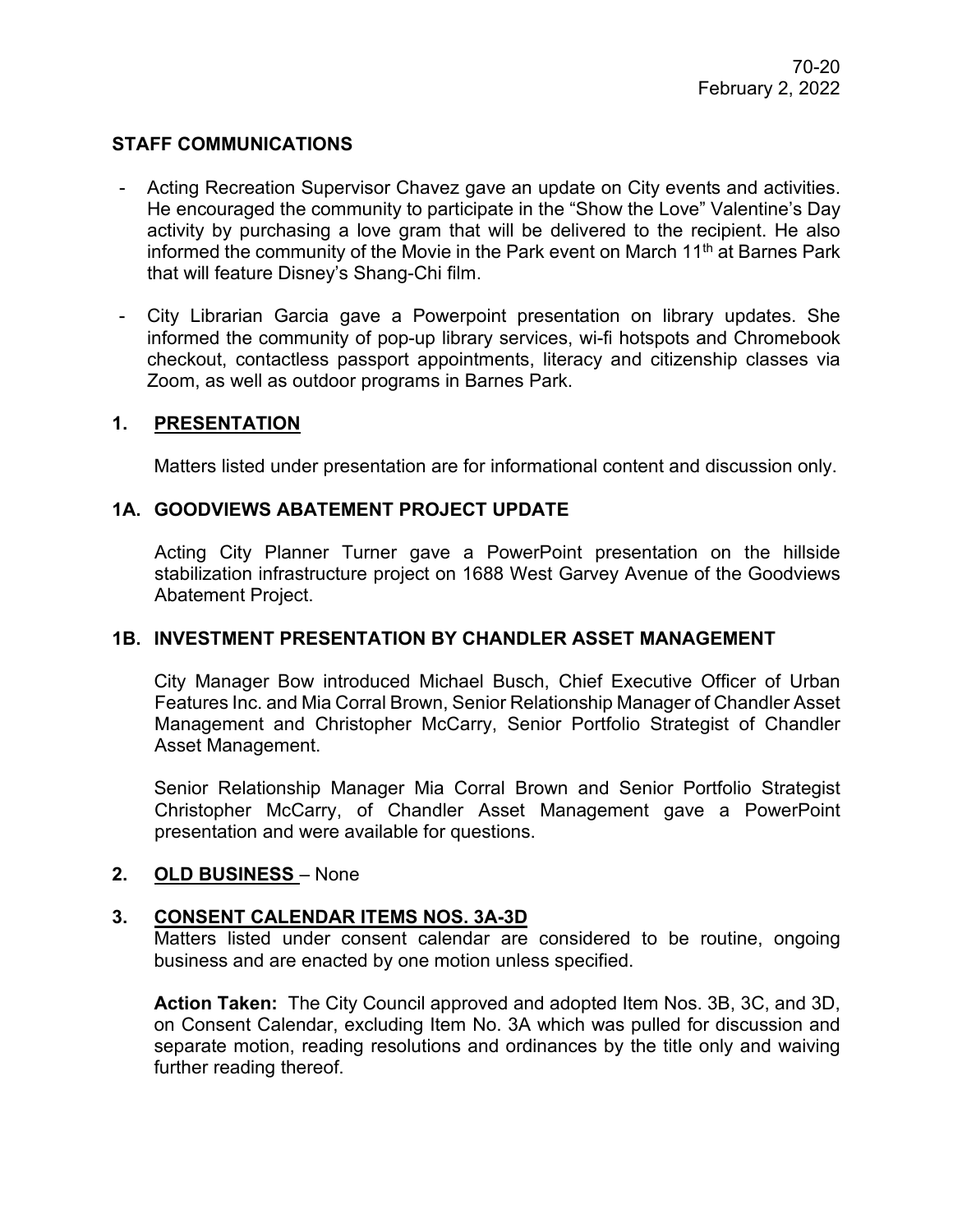**Motion:** Moved by Council Member Chan and seconded by Mayor Pro Tem Sornoso, motion carried by the following vote:

Ayes: Council Members: Yiu, Chan, Liang, Sornoso, Lo

Noes: Council Members: None Absent: Council Members: None

Abstain: Council Members: None

### **3A. RECEIVE AND FILE STAFF REPORT SUMMARIZING RECENT ACCOMPLISHMENTS AND GOALS**

The City of Monterey Park's recent accomplishments and short-term goals are summarized in the background section of the staff report as a reference. Staff recommends that City Council receive and file the staff report as a review of completed recent accomplishments and forecast upcoming goals on the horizon.

**Action Taken:** The City Council received and filed the staff report summarizing recent accomplishments and goals.

**Motion:** Moved by Council Member Chan and seconded by Council Member Yiu, motion carried by the following vote:

Ayes: Council Members: Yiu, Chan, Liang, Sornoso, Lo

Noes: Council Members: None

Absent: Council Members: None

Abstain: Council Members: None

### **3B. RESOLUTION AUTHORIZING THE CITY MANAGER, OR DESIGNEE, TO APPLY FOR, SUBMIT APPLICATIONS, RECEIVE AND APPROPRIATE GRANT FUNDS FROM THE SENATE BILL 1383 LOCAL ASSISTANCE GRANT PROGRAM**

CalRecycle requires all jurisdictions to adopt a Resolution that authorizes the City or designee to submit applications and execute documents related to the administration of CalRecycle grants. The City proposes to submit an application for the SB 1383 Local Assistance Grant Program. The City would receive approximately \$80,214 from the state for assistance in the implementation of SB 1383 regulations.

**Action Taken:** The City Council adopted Resolution No. 2022-R8 authorizing the City Manager, or designee, to apply for, submit applications, receive and appropriate grant funds from CalRecycle's SB 1383 Local Assistance Grant Program on behalf of the City on Consent Calendar.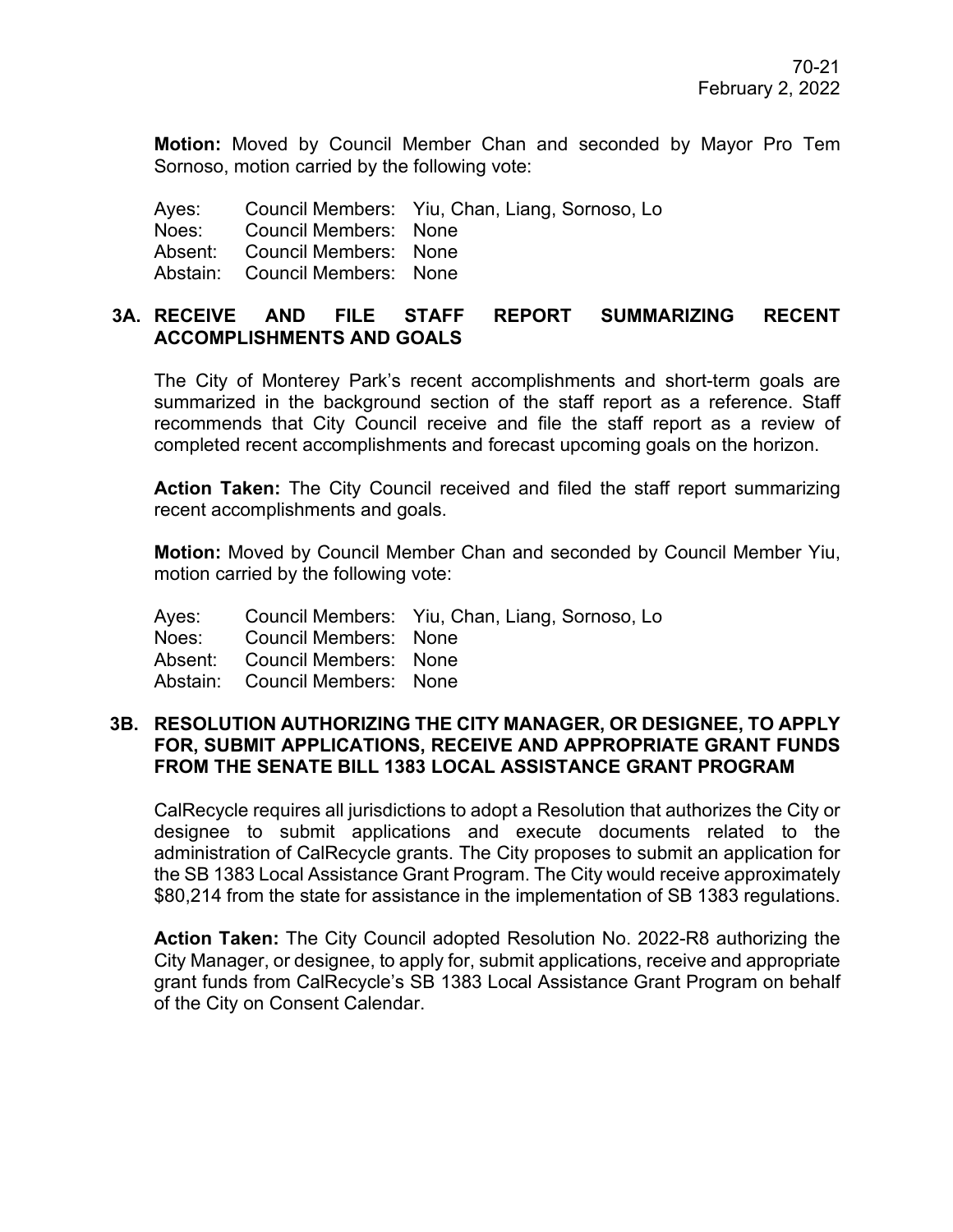### **Resolution No. 2022-R8,** entitled:

RESOLUTION AUTHORIZING SUBMITTAL OF APPLICATIONS FOR ALL CALRECYCLE GRANTS FOR WHICH THE CITY OF MONTEREY PARK IS ELIGIBLE

# **3C. PURCHASE OF UTILITY TRUCK FOR WATER DIVISION**

The Water Division is proposing to replace a utility vehicle that has exceeded its useful service life with a Ford F-650 Utility Truck. Staff is recommending purchase of the replacement truck through a cooperative purchase agreement with National Auto Fleet Group. An appropriation of \$173,500 is requested for this purchase.

**Action Taken:** The City Council waived bidding requirements pursuant to Monterey Park Municipal Code §3.20.050 (4) and authorized the purchase of a Ford F-650 Utility Truck through a Sourcewell Contract with National Auto Fleet Group; and appropriated \$173,500 in Water Operations Funds for the vehicle purchase on Consent Calendar.

# **3D. PURCHASE OF HYDRO JET SEWER EXCAVATOR TRUCK (VACTOR)**

The South Coast Air Quality Management District (SCAQMD) is requiring the City to replace a heavy-duty service vehicle from the City's fleet per SCAQMD Rule 1196, Clean On-Road Heavy-Duty Public Fleet Vehicles. The vehicle to be replaced is unit # 113, a diesel powered Vactor hydro jet-rodder. This vehicle is used daily to clean City sewer lines from the street via manholes.

**Action Taken:** The City Council waived bidding requirements pursuant to Monterey Park Municipal Code §3.20.050 (4) and authorized the purchase of a 2022 CNG Vactor Truck through a Sourcewell Contract with Haaker Equipment Company; and appropriated \$552,466 for the purchase of the vehicle from the City's Sewer Collection Fund on Consent Calendar.

#### **4. PUBLIC HEARING – None**

# **5. NEW BUSINESS- NONE**

#### **6. CITY COMMUNICATIONS (CITY COUNCIL)**

# **6A. A RESOLUTION OF THE CITY COUNCIL OF THE CITY OF MONTEREY PARK AFFIRMING SUPPORT OF REPRODUCTIVE FREEDOM (Requested by Mayor Henry Lo)**

**Action Taken:** The City Council considered adopting a resolution affirming support of reproductive freedom.